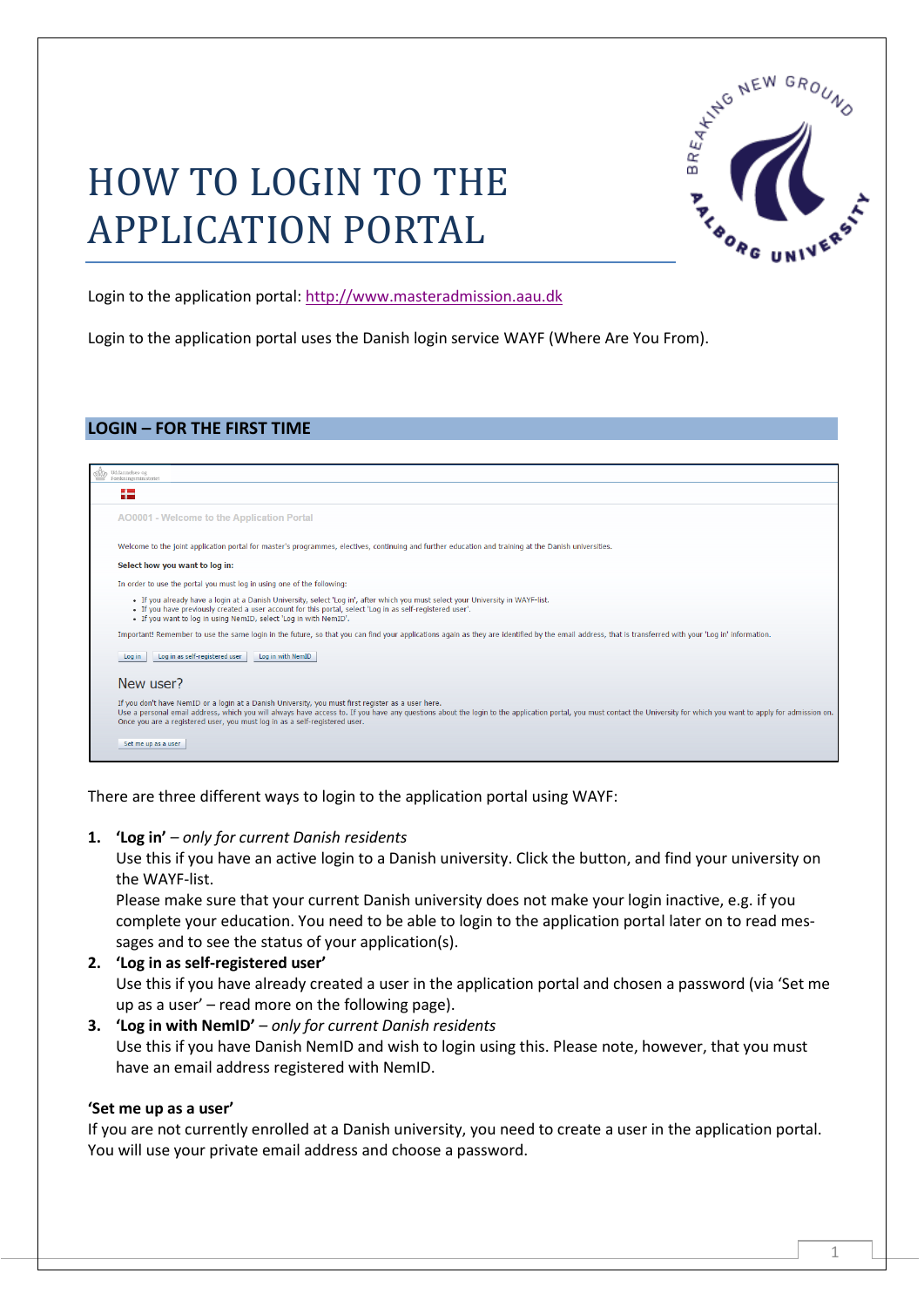#### **CONSENT CERTIFICATE**

Once you are logged in to the application portal via one of the above options, you will be presented with the WAYF consent certificate. The certificate states what information will be transferred to the application portal once you accept. Run through the information, and make particular note of the email address – this is the email inbox where messages from the application portal will be sent to.

Once you accept consent, the application portal will open.

## **SET ME UP AS A USER**

| * First/Middle names                             |                                                                                             |                                                                                      |  |
|--------------------------------------------------|---------------------------------------------------------------------------------------------|--------------------------------------------------------------------------------------|--|
| * Last name                                      |                                                                                             |                                                                                      |  |
| * Citizenship                                    |                                                                                             | ▼                                                                                    |  |
| * Email                                          |                                                                                             |                                                                                      |  |
| Documentation for identity                       | Der er ikke valgt nogen fil<br>Vælg fil                                                     | The following file types are allowed<br>doc, docx, jpeg, jpg, pdf                    |  |
| <b>Document</b>                                  | Source                                                                                      | <b>Uploaded date</b>                                                                 |  |
|                                                  | ◯ Danish social security number (CPR) ⊙ I do not have a Danish social security number (CPR) |                                                                                      |  |
| * Date of birth<br>$*$ Sex<br><b>National ID</b> | 陷<br>◯ Female ( Male                                                                        |                                                                                      |  |
| <b>Address</b>                                   |                                                                                             |                                                                                      |  |
| * Country                                        |                                                                                             | ▼.                                                                                   |  |
| Postcode                                         | Q                                                                                           | If you cannot find your postcode<br>* Postcode<br>in the list, please enter postcode |  |

When creating a user, you will need to type in the following:

- Name
- Citizenship
- Email address
- Documentation of identity (copy of your passport, national ID or other picture ID)
- Danish social security number (in short "CPR") *only for current Danish residents*
- Date of birth
- Gender
- Address

Once you have typed in the required information, click 'Create'. The system will automatically send you an email with an activation link. Please note that the message can end up in your spam-folder. Click on the activation link, and choose a password.

From now on, when you login to the application portal, choose **'Log in as self-registered user'.**

2